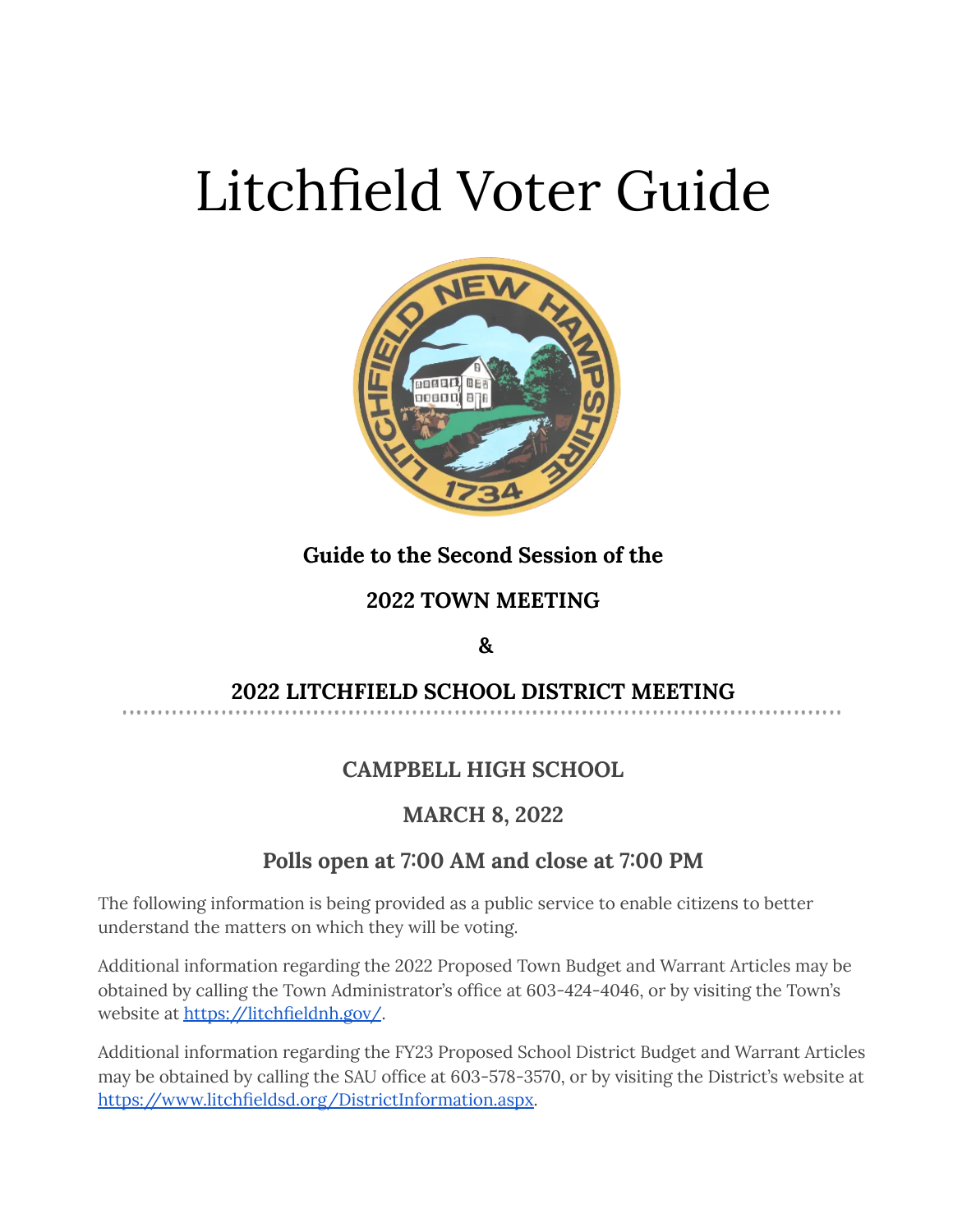| <b>ARTICLE 1 - ELECTION OF OFFICERS</b>        |                                                       |                                                       |                                                  |
|------------------------------------------------|-------------------------------------------------------|-------------------------------------------------------|--------------------------------------------------|
| Board of Selectmen (2)<br>Three Year Term      | <b>Budget Committee (2)</b><br><b>Three Year Term</b> | <b>Budget Committee (1)</b><br>Two Year Term          | Checklist Supervisor (1)<br><b>Six Year Term</b> |
| F. Robert Leary                                | <b>Brian Bourque</b>                                  | Scott Taylor                                          | <b>Robert Redding</b>                            |
| Kevin A. Lynch                                 | William G. Hayes                                      |                                                       |                                                  |
| Write-in                                       | Write-in                                              | Write-in                                              | Write-in                                         |
| Cemetery Trustee (1) Three<br><b>Year Term</b> | Library Trustee (2)<br><b>Three Year Term.</b>        | Trustees of Trust Fund (1)<br><b>Three Year Term.</b> |                                                  |
| <b>Warren Adams</b>                            | Erica Charbonneau                                     | Steven P. Calawa                                      |                                                  |
|                                                | Jennifer Ford                                         | Michael Falzone                                       |                                                  |
|                                                | <b>Todd Ford</b>                                      |                                                       |                                                  |
|                                                | <b>Margaret Graveline</b>                             |                                                       |                                                  |
|                                                | Debra Stone                                           |                                                       |                                                  |
| Write-in                                       | Write-in                                              | Write-in                                              |                                                  |

#### **ARTICLE 2 - ZONING AMENDMENT NO. 1** *Recommended by the Planning Board*

Are you in favor of the adoption of Amendment No. 1 as proposed by the Planning Board for the Town of Litchfield Zoning Ordinance as follows? Amend Section 800.00 NORTHERN COMMERCIAL DISTRICT to allow additional business uses consistent with the mixed commercial/residential and historic character of the area, including warehousing and distribution facilities as a conditional use.

*Article Explanation: This amendment is to allow additional commercial uses in the Northern Commercial Zone to increase opportunities for business development while protecting the mixed commercial/residential and historic* character of the area. Additional uses would include convenience stores, breweries, distilleries, and wineries, drug stores and urgent care facilities (less than 10,000 sq. ft.), yoga studios, contractor services such as plumbers or electricians, and *warehousing and distribution facilities up to 150,000 sq. ft by Conditional Use.*

### **ARTICLE 3 - ZONING AMENDMENT NO. 2** *Recommended by the Planning Board*

Are you in favor of the adoption of Amendment No. 2 as proposed by the Planning Board for the Town of Litchfield Zoning Ordinance as follows? Amend Section 800.00 NORTHERN COMMERCIAL DISTRICT to require sidewalks in certain locations to foster development of a walkable New England Village environment.

*Article Explanation: This Amendment would require property owners and developers proposing to construct multi-family residential or non-residential properties, or alteration/rehabilitation of existing residential or* non-residential properties, to construct or assist with the construction of sidewalks on at least one side of 3A in the Northern Commercial District to foster development of a walkable New England Village environment. The intent would be to connect businesses and residences in the district to the existing multi-use trail along Albuquerque. Each section of *sidewalk installation is subject to NHDOT and Board of Selectmen approval.*

### **ARTICLE 4 - ZONING AMENDMENT NO. 3** *Recommended by the Planning Board*

Are you in favor of the adoption of Amendment No. 3 as proposed by the Planning Board for the Town of Litchfield Zoning Ordinance as follows? Amend Section 700.00 SOUTHWESTERN COMMERCIAL DISTRICT to allow certain additional business uses, but to prohibit Warehousing and Distribution facilities except as an accessory use.

*Article Explanation: This would allow additional commercial uses in the Southwestern Commercial Zone, to increase opportunities for business development. Consistent with the Northern Commercial Zone, additional uses would include* convenience stores, breweries, distilleries, and wineries, drug stores and urgent care facilities (less than 10,000 sq. ft.), yoga studios, and contractor services such as plumbers or electricians. To protect 3A in the center of town from excessive *truck traffic, however, warehousing and distribution facilities would be prohibited except as an accessory use.*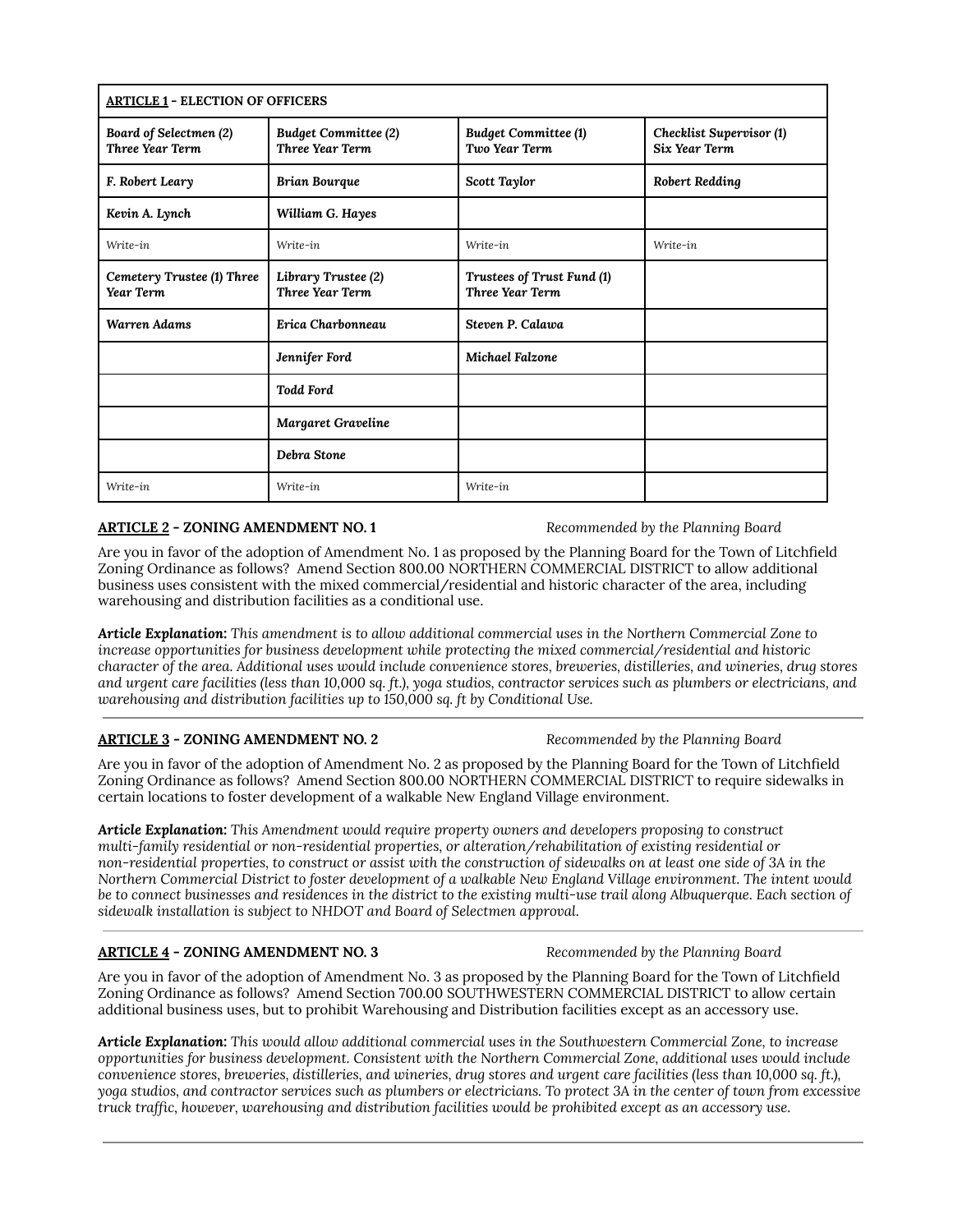#### **ARTICLE 5 - ZONING AMENDMENT NO. 4** *Recommended by the Planning Board*

Are you in favor of the adoption of Amendment No. 4 as proposed by the Planning Board for the Town of Litchfield Zoning Ordinance as follows? Amend Section 950, NORTHERN COMMERCIAL/INDUSTRIAL SERVICE DISTRICT to limit the development of warehousing & distribution facilities.

*Article Explanation: Currently, warehousing and distribution facilities are allowed by right in the Northern Commercial/Industrial District without any limit on size. This amendment would allow warehousing and distribution facilities only as a Conditional Use and would limit the allowable size to 150,000 sq. ft.*

#### **ARTICLE 6 - ZONING AMENDMENT NO. 5** *Recommended by the Planning Board*

Are you in favor of the adoption of Amendment No. 5 as proposed by the Planning Board for the Town of Litchfield Zoning Ordinance as follows? Amend Section 1000, SOUTHERN COMMERCIAL/INDUSTRIAL SERVICE DISTRICT, to limit the development of warehousing & distribution facilities.

*Article Explanation: Currently, warehousing and distribution facilities are allowed by right in the Southern Commercial/Industrial District without any limit on size. This amendment would prohibit warehousing and distribution except as an accessory use to a permitted use.*

#### **ARTICLE 7 - ZONING AMENDMENT NO. 6** *Recommended by the Planning Board*

Are you in favor of the adoption of Amendment No. 6 as proposed by the Planning Board for the Town of Litchfield Zoning Ordinance as follows? Amend Section 1100.00, FLOODPLAIN CONSERVATION DISTRICT, to clarify that residential uses are permitted by Special Exception.

*Article Explanation: Currently, commercial uses are allowed in the Floodplain Conservation District by Special Exception, however residential uses are not allowed. This amendment would clarify that residential uses are also permitted by Special Exception.*

**ARTICLE 8 - OPERATING BUDGET** *Recommended by Board of Selectmen 5-0-0 Recommended by Budget Committee 9-0-0*

Shall the Town vote to raise and appropriate as an operating budget, not including appropriations by special warrant articles and other appropriations voted separately, the amounts set forth in the budget posted with the warrant or as amended by the vote of the first session, for the purposes set forth therein, totaling **\$7,413,037**. Should this article be defeated, the default budget shall be **\$7,364,547** which is the same as last year with certain adjustments required by previous action of the Town of Litchfield or by Law; or the governing body may hold one special meeting, in accordance with RSA 40:13, X and XVI, to take up the issue of a revised operating budget only. Estimated 2022 tax rate impact: **\$0.09**.

*Article Explanation: The 2022 operating budget recommended by the Budget Committee and Board of Selectmen is* \$7,413,037 an increase of \$209,244 or 2.82% over the 2021 approved budget. The tax effort is \$72,165 below the town's tax cap. If approved, the recommended operating budget represents a tax rate increase of \$0.09 per thousand dollars of assessed value. The estimated property tax increase for a home valued at \$400,000 would be approximately \$36.00. Significant budget decreases were fire hydrants (-\$79k), debt services (\$-26k), fire (-\$19k), street lights (-\$8k) and legal services (-\$4k). Significant budget increases were personnel (\$84k), road maintenance (\$80k), technology (\$35k), parks & recreation (\$33k) and sanitation (\$30k). Should the proposed budget fail, the default operating budget is \$7,364,547 which *is a reduction of \$48,490 from the proposed operating budget.*

#### **ARTICLE 9 - HUMAN SERVICES & HEALTH AGENCIES** *Recommended by Board of Selectmen 5-0-0*

*Recommended by Budget Committee 9-0-0*

Shall the Town vote to raise and appropriate the sum of **\$21,255** to support Human Services and Health Agencies providing services to the Town of Litchfield. Estimated 2022 tax rate impact: **\$0.02.**

Article Explanation: This article supports local and regional Human Services and Health Agencies providing services to Litchfield residents. Various agencies request funding each year to help offset the cost of providing these types of services. *The Welfare Director, Health Officer and a Resident, appointed by the Selectmen, review and recommend funding allocations based on community needs and demands.*

#### **ARTICLE 10 - FULL TIME HIGHWAY POSITION** *Recommended by Board of Selectmen 5-0-0*

*Recommended by Budget Committee 9-0-0*

Shall the Town vote to establish a full-time Highway position effective July 1, 2022 for an estimated annual wage, benefit and other related costs of **\$85,607** and further vote to raise and appropriate the sum of **\$41,736** for wages, benefits and other related costs for the period of July 1, 2022 to December 31, 2022. Estimated 2022 tax rate impact: **\$0.03**.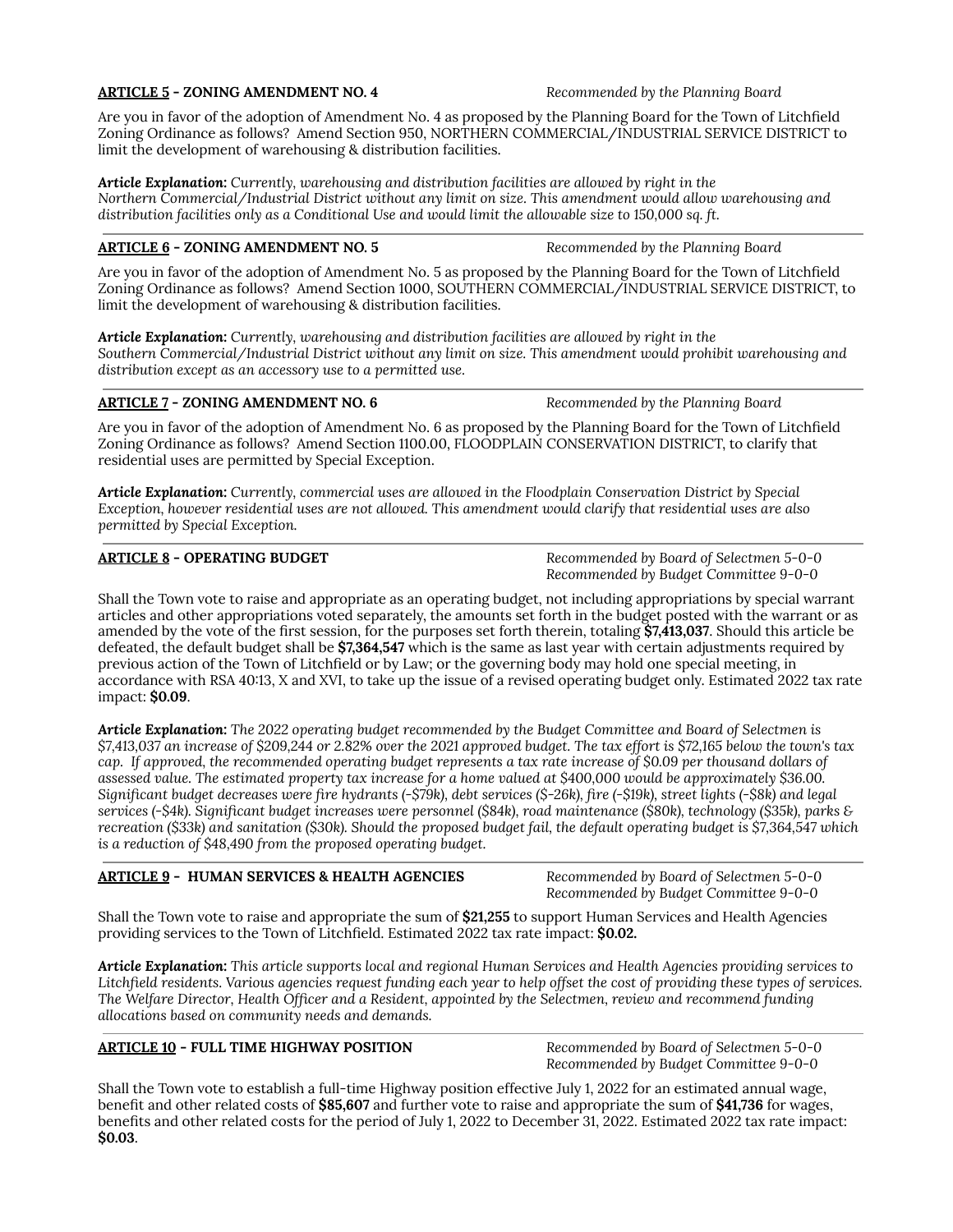| <b>Wage &amp; Benefits</b> | 2022     | 2023     |
|----------------------------|----------|----------|
| Wages                      | \$26,000 | \$52,000 |
| Health                     | \$9,663  | \$19,325 |
| Dental                     | \$428    | \$856    |
| <b>NHRS</b>                | \$3,656  | \$7,311  |
| SSI                        | \$1,612  | \$3,224  |
| Medicare                   | S377     | \$754    |
| WC                         | \$0.00   | \$2,137  |
| <b>Total</b>               | \$41,736 | \$85,607 |

*Article Explanation: The Board of Selectmen and Budget Committee supported this article unanimously. The Highway* Department has 2 full time employees and 1 seasonal summer employee. Seasonal contractors are hired during winter operations. The department is responsible for year round maintenance of over 60 miles of town roads. This includes winter snow & ice control, guardrail & storm drain repairs, road patching, mowing, removal of dangerous trees & debris, replacement of traffic & street signs, and trash & pet waste collection along the bike path and parks. The highway department also plows parking lots, shovels steps and walkways at Talent Hall, Old Fire Station, Transfer Station and the Aaron Cutler Memorial Library and they mow the lawn at the Municipal Complex, Old Fire Station, Parker Park, Muster Field and other facilities. The department is on call 24/7 365 days per year to respond to extreme weather conditions, accidents, removal of fallen trees, patching potholes, cleaning washout debris or to set up temporary detour traffic signs to maintain safe vehicle travel around flooded or damaged roads. Almost always, emergency work is performed by the Road Agent with no assistance. Even during normal work hours the Road Agent and the other full time employee commonly work alone to address multiple work priorities or because staff is away for training, meetings or vacation/sick leave. Working alone is a serious safety condition and oftentimes when performing work in public right-of-ways a minimum crew of three is required to maintain a safe work environment. This position is requested to address safe working conditions as discussed but also to meet the department workload that has increased significantly over the past several years. In addition, the new position will help address the shortage of seasonal workers with Commercial Drivers Licenses (CDL). For the past 3 to 5 years it has become increasingly difficult for the department to hire contractors with their own plow trucks and the town has had difficulties hiring employees with a CDL to operate town plow trucks. In 2018, the Board of Selectmen hired Municipal Resources Incorporated (MRI) to conduct an evaluation of the Highway Department. MRI recommended creating a third full time position to address employee safety, department workload and *staffing needs.*

# **ARTICLE 11 - FULL TIME SCHOOL RESOURCE** *Recommended by Board of Selectmen 5-0-0*

**POLICE OFFICER POSITION** *Recommended by Budget Committee 9-0-0*

Shall the Town vote to change the part-time School Resource Police Officer position to a full-time position effective July 1, 2022 at an estimated annual increase in wages, paid benefits and other related costs of **\$41,067** and further vote to raise and appropriate the sum of **\$0.00** for wages, benefits and other related costs for the period of July 1, 2022 to December 31, 2022. Estimated 2022 tax rate impact: **\$0.00**.

| <b>Wage &amp; Benefits</b> | 2022   | 2023         |
|----------------------------|--------|--------------|
| Wages                      | \$0.00 | \$7,952      |
| Health                     | \$0.00 | \$13,116     |
| Dental                     | \$0.00 | <b>\$579</b> |
| <b>NHRS</b>                | \$0.00 | \$19,066     |
| SSI                        | \$0.00 | \$0.00       |
| Medicare                   | \$0.00 | <b>S115</b>  |
| WC                         | \$0.00 | \$239        |
| <b>Total</b>               | \$0.00 | \$41,067     |

**Article Explanation:** This article is supported by the Board of Selectmen and the Budget Committee. The Police Department is proposing to utilize funding of an existing vacant part-time position and augment it to make a new full-time School Resource Officer position. This can be accomplished with no new tax impact by utilizing the existing funds and creating the position no sooner than July 1, 2022. However, in 2023 there will be an estimated new budgetary cost of \$42,067 to cover the additional months of salary and benefits. The addition of this position would allow for the department to have a full-time School Resource Officer assigned to the elementary school and middle school. The officer would split their time between the two schools. This would also allow the department to reintroduce the D.A.R.E program to the youth of our community. The officer would help ensure a safe school environment while acting as a mentor and role *model for the children of Litchfield.*

#### **ARTICLE 12 - PART TIME CLERK POSITION** *Recommended by Board of Selectmen 4-0-1*

*Recommended by Budget Committee 9-0-0*

Shall the Town vote to establish a part-time clerk position to assist the Town Clerk / Tax Collector effective July 1, 2022. This position would be assigned to a 20 hour work week with no paid benefits at an estimated annual wage and other related costs of **\$18,323** and further vote to raise and appropriate the sum of **\$9,144** for wages and other related costs for the period of July 1, 2022 to December 31, 2022. Estimated 2022 tax rate impact: **\$0.01**.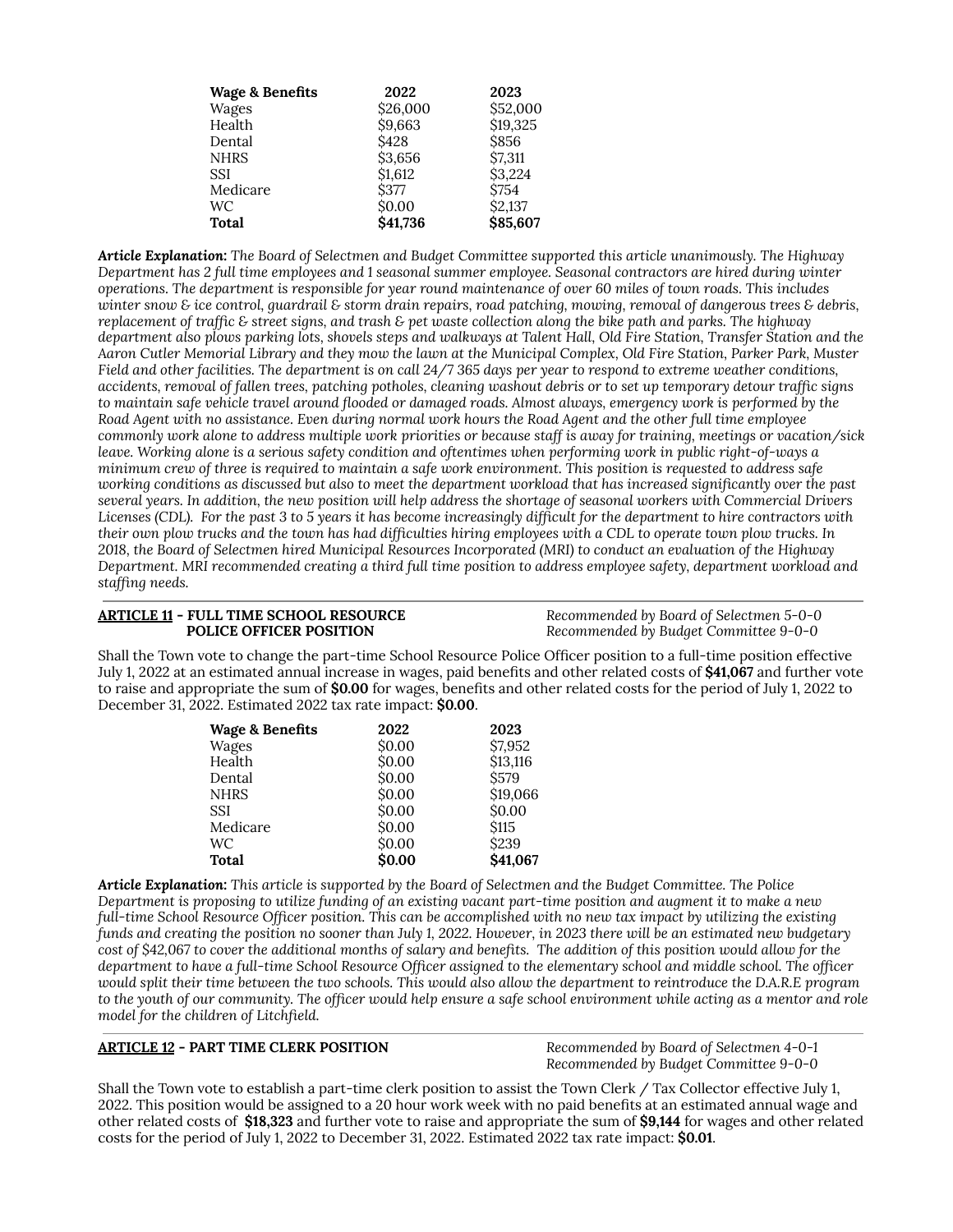| Wage & Benefits | 2022          | 2023       |
|-----------------|---------------|------------|
| Wages           | \$8.494       | \$16,988   |
| <b>SSI</b>      | <b>\$527</b>  | \$1,053    |
| Medicare        | \$123         | \$246      |
| WC.             | Ś0            | <b>S36</b> |
| <b>Total</b>    | <b>S9.144</b> | \$18,323   |

Article Explanation: The Board of Selectmen and Town Clerk / Tax Collector are seeking approval to create a new part-time clerk position with no paid benefits to assist the Town Clerk / Tax Collector's Office 15 to 20 hours per week. Currently, the office is staffed with 1 full time elected Town Clerk/Tax Collector, 1 full time appointed Deputy Town Clerk / Tax Collector and 1 part time clerk 35 hours per week. No new positions have been added to the office since 1992 but the town's population has increased 40% from 5,754 to 8,641. The new position will assist with increased workload, various customer services and office coverage during elections, training, vacations, sick leave and staff vacancies. Since 2005, the office has added new statewide services for vital records, divorce decrees, hunting and fishing licenses and boat, snowmobile and ATV registrations. The office is responsible for issuing and collecting over 6,000 tax bills (\$22,385,026), 24,000 car registrations (\$1,952,385), 2,015 dog registrations (\$14,579) and 325 boat registrations (\$18,970) as well as collecting and depositing over 4 million dollars of town department revenues. The office is responsible for overseeing the day to day functions, planning and reporting requirements before and after all local, state and federal elections. It also is *responsible for safe and secure storage of all important town public records.*

#### **ARTICLE 13 - FIRE ENGINE LEASE PURCHASE** *Recommended by Board of Selectmen 5-0-0*

*Not Recommended by Budget Committee 4-4-0*

Shall the Town vote to authorize the selectmen to enter into a 5 year lease purchase agreement for the sum of **\$680,000** for the purpose of lease purchasing a fire engine with equipment and attachments for the Fire Department and to raise and appropriate the sum of **\$143,586** for the first year's payment for that purpose. This lease agreement contains an escape clause. Estimated 2022 tax rate impact: **\$0.12.**

| Year              | 2022      | 2023      | 2024      | 2025      | 2026      | Total     |
|-------------------|-----------|-----------|-----------|-----------|-----------|-----------|
| Cost              | \$143,586 | \$143,586 | \$143,586 | \$143,586 | \$143,586 | \$717,930 |
| <b>Tax Impact</b> | \$0.12    | \$0.12    | \$0.12    | \$0.12    | \$0.12    |           |

*Note 1: Payments will be made in advance.*

Note 2: Replacement of the 1995 fire engine is consistent with the Capital Improvement Plan adopted in September 2020.

**Article Explanation:** The fire department apparatus fleet consists of three engines of which the newest engine is 19 years old and responds first to the majority of emergency incidents. The second engine is 21 years old and the third engine is 27 years old. All of these engines are required to provide the necessary water supply, tools and equipment needed to fight hazardous fires and respond to about 700 other types of emergency calls that occur in the community. Some require multiple engine responses or to cover a truck that is out of service for repairs or providing mutual aid to another community. The fleet is rounded out by a 31 year old tanker and a 24 year old rescue truck. The average age of Litchfield's fire apparatus fleet is 23 ½ years. The current fleet is showing its age with more frequent repairs at higher repair costs. The Selectmen and Fire Department recommend replacing the 27 year old (1995) fire engine. If approved, the new engine would become the first response engine putting the current 19 year old engine second and the oldest third to respond. The replacement was recommended as part of a comprehensive fleet analysis completed in 2021. It found the engine required extensive and cost-prohibited repairs. The engine's fire fighting water pump requires its third complete overhaul at an estimated cost of \$32,000 in addition to multiple other repairs. The fleet analysis did not recommend incurring additional repair costs on the 27 year old fire engine. If approved by voters, it will take approximately 2 years to build. Fire engines are custom built but due to the economic times and uncertainty of readily available parts, build times have more than doubled. Given this, by delivery time the 1995 fire engine will be 29 years old by the time it is retired. This article is a priority item within the town's Capital Improvement Plan and supported by the Board of Selectmen. While many Budget Committee members support the replacement of the fire truck they cannot by law vote in favor of it because it exceeds the tax cap. However, town voters are allowed to overrule the tax cap for this article by voting in favor if they *choose.*

#### **ARTICLE 14 - PROPERTY REVALUATION EXPENDABLE** *Recommended by Board of Selectmen 4-1-0* **TRUST FUND** *Recommended by Budget Committee 6-3-0*

Shall the Town vote to raise and appropriate **\$25,000** to be placed in the Property Revaluation Expendable Trust Fund as previously established? This sum to come from the unassigned fund balance and no amount to be raised from new taxation. Estimated 2022 tax rate impact: **\$0.00**.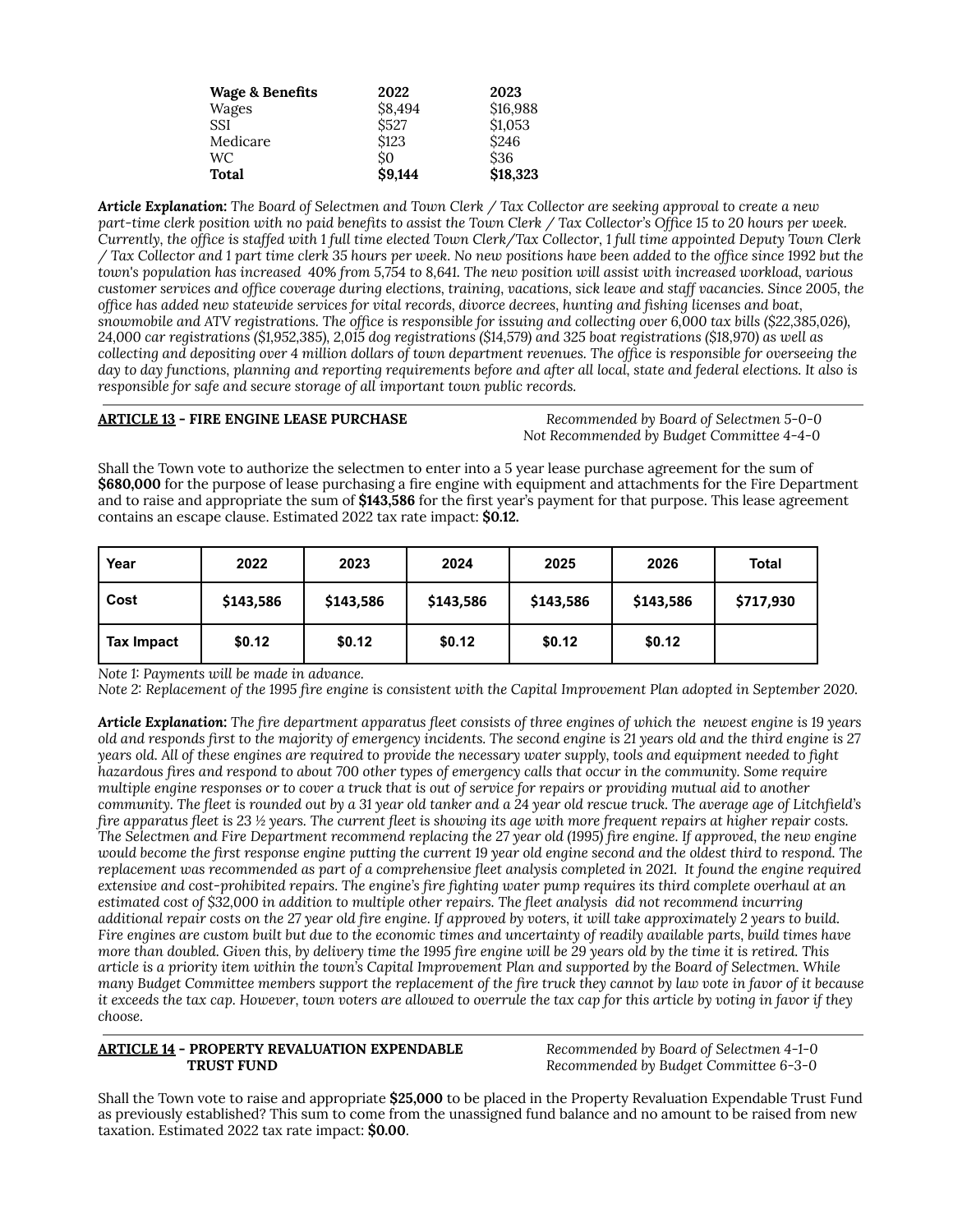Article Explanation: This fund was created in 2021 for compliance with the State of New Hampshire's mandatory town wide property revaluation every five (5) years. The cost of the revaluation is estimated at \$100k. Annual appropriations in *the amount of \$25k will help avoid a property tax increase in 2025. Current fund balance is \$25k.*

# **ARTICLE 15 - TECHNOLOGY & COMMUNICATION** *Recommended by Board of Selectmen 5-0-0*

**EXPENDABLE TRUST FUND** *Recommended by Budget Committee 8-1-0*

Shall the Town vote to raise and appropriate the sum of **\$12,000** to be placed in the Technology & Communication Expendable Trust Fund as previously established? This sum to come from the unassigned fund balance and no amount to be raised from new taxation. Estimated 2022 tax rate impact: **\$0.00**.

Article Explanation: This fund was established in 2019 to purchase and repair critical technology and communication equipment and software for all departments including but not limited to Police, Fire, Highway, Building and Town Clerk. The town's technology and communication equipment is valued at over 1 million dollars. This \$12k appropriation will *restore the fund balance to the original balance of \$50k.*

| <b>ARTICLE 16 - FIRE VEHICLE &amp; EQUIPMENT REPAIR</b> | Recommended by Board of Selectmen 4-1-0 |
|---------------------------------------------------------|-----------------------------------------|
| <b>EXPENDABLE TRUST FUND</b>                            | Recommended by Budget Committee 6-3-0   |

Shall the Town vote to raise and appropriate **\$25,000** to be placed in the Fire Vehicle and Equipment Repair Expendable Trust Fund as previously established? This sum to come from the unassigned fund balance and no amount to be raised from new taxation. Estimated 2022 tax rate impact: **\$0.00.**

Article Explanation: This fund was established in 2017 for fire department vehicles and equipment replacement and repair costs that exceed \$5,000. Department vehicles and equipment are aging. The average age of fire engines and trucks is 23.5 years. Unanticipated repairs can be very expensive ranging from \$30k to \$50k and sometimes more. The Fire Department operating budget does not include funding for these types of major repairs. If approved, this will increase the fund balance *from \$50k to a recommended \$75k.*

#### **ARTICLE 17 - PUBLIC WORKS EXPENDABLE TRUST FUND** *Recommended by Board of Selectmen 5-0-0*

*Recommended by Budget Committee 7-2-0*

Shall the Town vote to raise and appropriate the sum of **\$80,000** to be placed in the Public Works Expendable Trust Fund as previously established? This sum to come from the unassigned fund balance and no amount to be raised from new taxation. Estimated 2022 tax rate impact: **\$0.00.**

Article Explanation: This fund was created in 2012 to cover unanticipated expenses for snow and ice removal and disposal costs for solid waste and recycling material. The fund also covers unanticipated costs for major vehicle and *equipment repairs and replacement. If approved, this funding will enable the Highway Department to replace old unserviceable and/or unreliable plow trucks with newer used plow trucks. Current fund balance is \$20k.*

#### **ARTICLE 18 - CONSERVATION FUND CAP AMENDMENT** *Recommended by Board of Selectmen 5-0-0*

*Recommended by Conservation Commission 7-0-0*

Shall the Town vote to amend the 2014 vote regarding the deposit of land use change tax funds into the Conservation Fund to allow the balance of the Conservation Fund to accumulate up to \$2,500,000. The current limit is \$1,000,000.

Article Explanation: Voter approval of this article will increase the Conservation Fund cap from \$1M to \$2.5M. The *Conservation Commission and Board of Selectmen support the article because land costs have increased tremendously* making it difficult to purchase land to protect the Town's rural character and agricultural land, natural and historical *resources and open space for passive recreational opportunities. The Conservation Fund balance is currently about* \$985,000. The Conservation Fund is completely funded by Land Use Change Tax (LUCT) revenues; not property taxes.

#### **ARTICLE 19 - FARMLAND CAPITAL RESERVE FUND** *Recommended by Board of Selectmen 5-0-0*

*Recommended by Budget Committee 8-1-0 Recommended by Conservation Commission 7-0-0*

Shall the Town vote to raise and appropriate the sum of **\$35,408** to be placed in the Farmland Capital Reserve Fund as previously established? This sum to come from the Land Use Change Tax Fund as previously established, which represents land use change tax revenue received as of December 31, 2021 but not transferred to the Conservation Fund in accordance with the \$1,000,000 cap established in 2014. No amount to be raised from new taxation. Estimated 2022 tax rate impact: **\$0.00**.

Article Explanation: The purpose of this article is to appropriate the \$35,408 collected from Land Use Change Tax revenues in 2021 but placed in a separate account due to the Land Use Change Tax \$1M cap. If approved, the funds will be moved to the Farmland Preservation Fund which can be used to purchase farmland or restrictive agricultural easements. If the article is not approved, the funds will transfer to the unassigned fund balance which can be used to reduce property taxes or as a potential funding source for capital reserve funds, expendable trust funds or special warrant articles.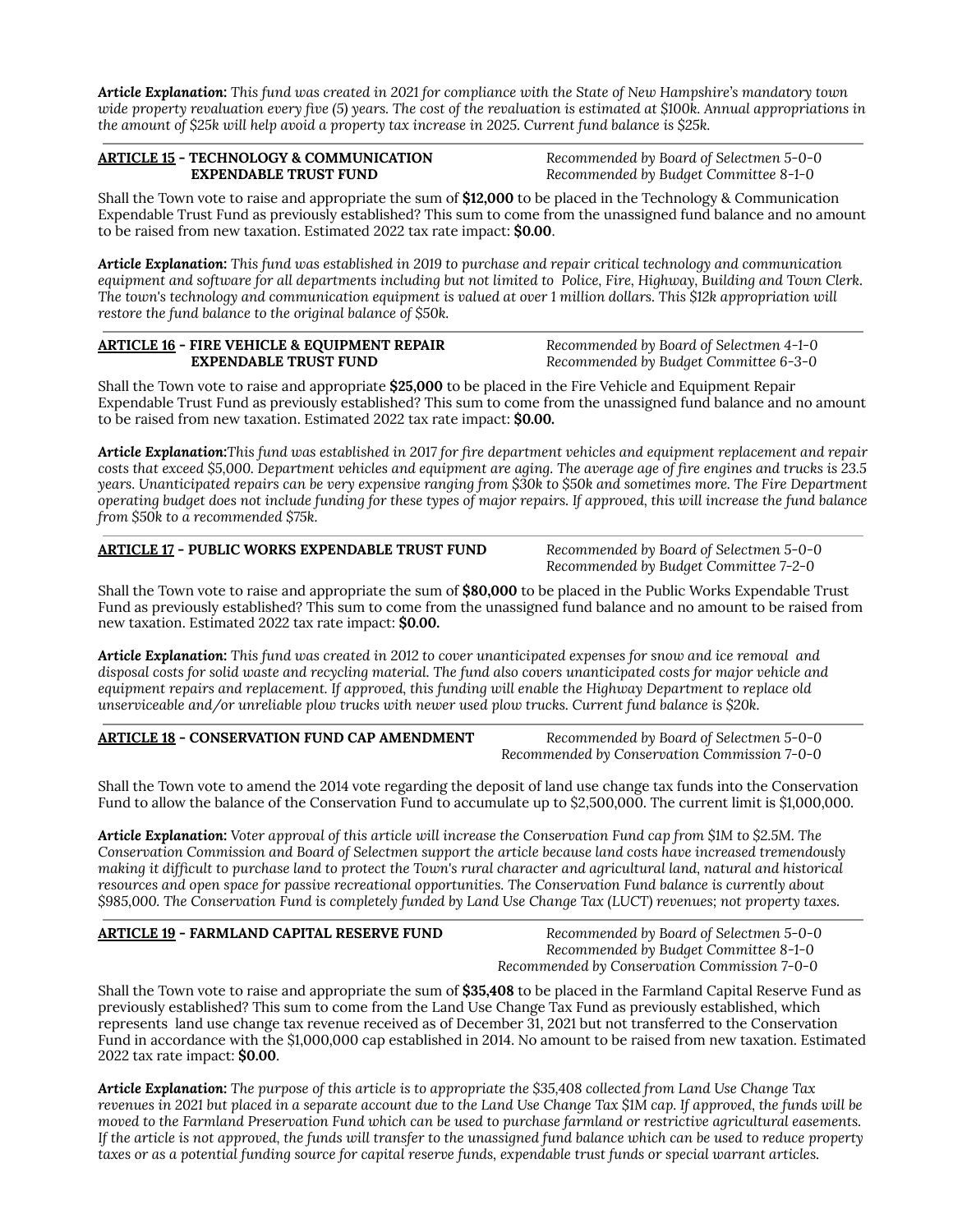**ARTICLE 20 - BY PETITION** *Recommended by Board of Selectmen 3-0-2*

To see if the Town will vote to increase the Veterans' Tax Credit and the All Veterans' Tax Credit from \$500 to \$750 per year? Note: Assuming the same number of eligible recipients (400) this will cost an additional \$100,000 with an estimated *2022 tax rate impact of \$0.08.*

Article Explanation: This petition article will increase the standard war Veterans' Tax Credit and All Veterans' Tax Credit from \$500 to \$750. Currently, 400 residents qualify for said credits. Assuming the same number of eligible recipients this *will cost an additional \$100,000 with an estimated 2022 tax rate Impact of \$0.08.*

### **END OF TOWN OF LITCHFIELD WARRANT ARTICLES.**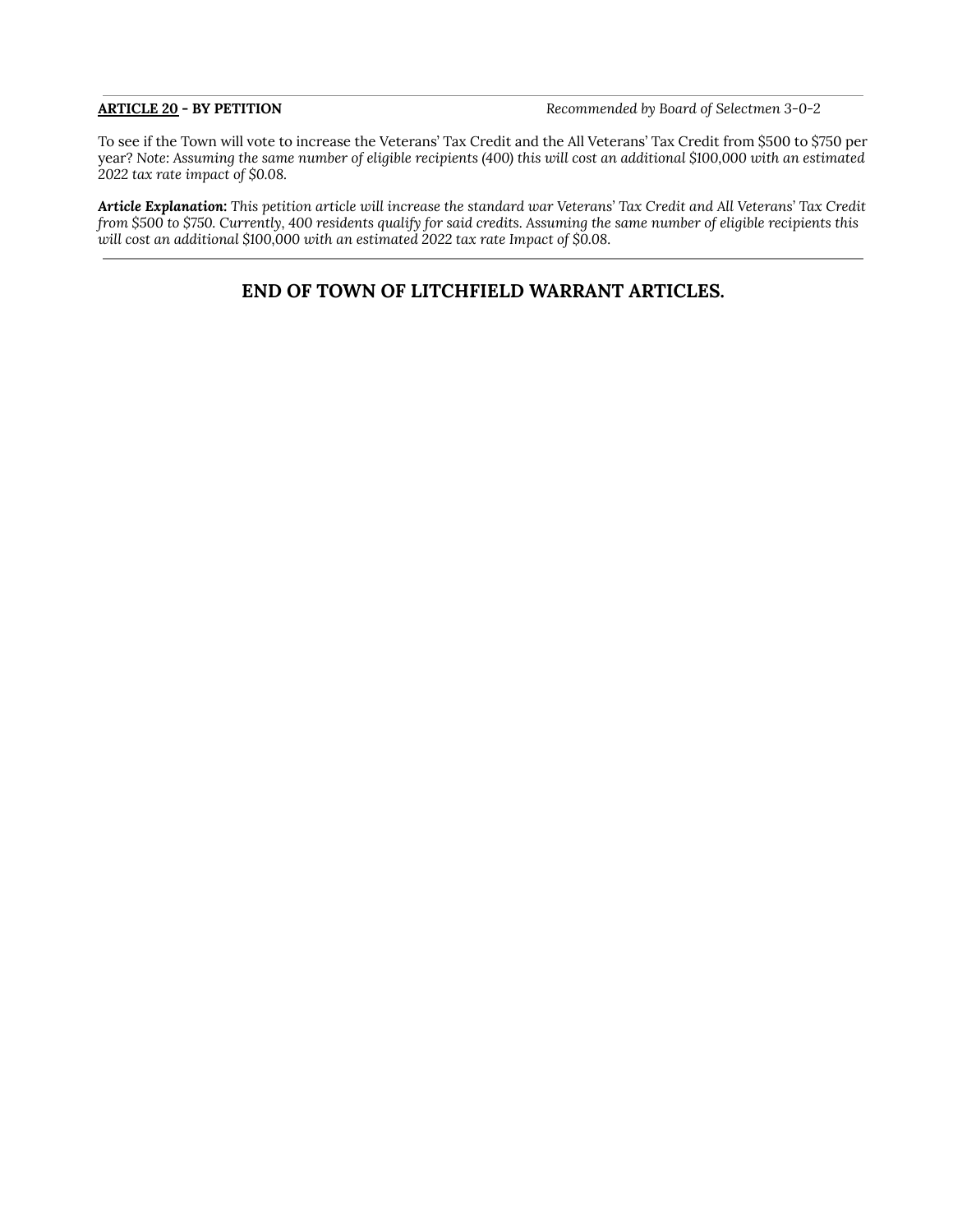

### **TOWN AND SCHOOL DISTRICT VOTING**

### **CAMPBELL HIGH SCHOOL**

### **MARCH 8, 2022**

# **Polls open at 7:00 AM and close at 7:00 PM**

The following information is being provided as a public service to enable citizens to better understand the matters on which they will be voting.

Additional information regarding the 2022 Proposed Town Budget and Warrant Articles may be obtained by calling the Town Administrator's office at 603-424-4046, or by visiting the Town's website at <https://litchfieldnh.gov/>.

Additional information regarding the FY23 Proposed School District Budget and Warrant Articles may be obtained by calling the SAU office at 603-578-3570, or by visiting the District's website at [https://www.litchfieldsd.org/DistrictInformation.aspx.](https://www.litchfieldsd.org/DistrictInformation.aspx)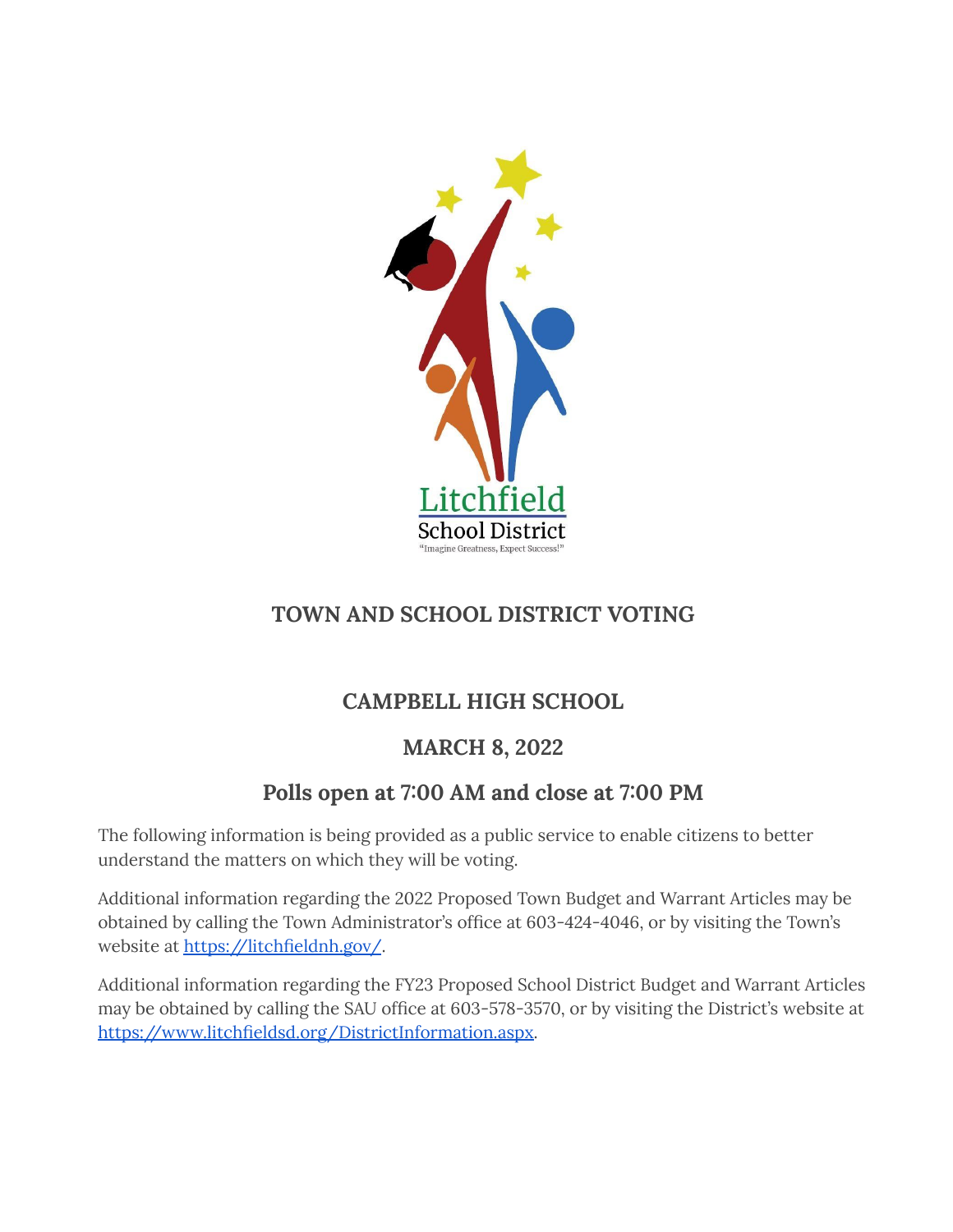### **LITCHFIELD SCHOOL DISTRICT 2022 WARRANT ARTICLES**

#### **ARTICLE A - ELECTION OF OFFICERS**

| <b>School Board Member (2)</b> | Three Year Term     |            |
|--------------------------------|---------------------|------------|
| <b>Andrew Cutter</b>           | <b>James Norton</b> | John York  |
| Christina Harrison             | Leane Romano        | (Write In) |

#### **ARTICLE 1 - 2022-2023 OPERATING BUDGET** *Not Recommended School Board 0-5-0*

*Recommended Budget Committee 9-0-0*

Shall the Litchfield School District vote to raise and appropriate as an operating budget, not including appropriations by special warrant articles and other appropriations voted separately, the amounts set forth on the budget posted with the warrant or as amended by the vote at the first session of the annual school district meeting, for the purposes set forth herein, totaling **\$23,766,634**? Should this article be defeated, the default budget shall be **\$24,184,241**, which is the same as last year, with certain adjustments required by previous action of the Litchfield School District or by law; or the School Board may hold one special meeting, in accordance with RSA 40:13 X and XVI, to take up the issue of a revised operating budget only.

Estimated Tax Impact (per \$1000): **Reduction -\$0.41** (Operating Budget) Estimated Tax Impact (per \$1000): **Reduction -\$0.05** (Default Budget)

*Article Explanation: The operating budget recommended by the Budget Committee and not recommended by the School* Board is \$23,766,634. This budget represents a forty-one (41) cent reduction on the tax rate. Should the proposed budget fail, the default budget is \$24,184,241. The Operating budget contains operating costs for the school district, food services *and grant funds: 2022-2023 proposed general fund: \$23,084,692, excluding food services & grants. Please note that* although the food service and grants fund budgets are included in the gross appropriation, the food service and grants are *funded through federal, state and other local sources, not taxation.*

The default budget contains the amount of the same appropriations as contained in the approved operating budget for the previous year, reduced and increased by debt service, contracts and other obligations previously incurred or mandated by law, and reduced by one-time expenditures contained in the operating budget. (One-time expenditures are defined as *appropriations not likely to recur in the succeeding budget).*

Should this article be approved, the recommended operating budget will be \$23,766,634 and represents a tax rate decrease of -\$0.41 per thousand dollars of net-assessed value. Should this article fail and if the School Board (governing body) does not choose to call a special meeting to consider a revised budget, the default budget will be deemed to have been adopted and the school district will operate under a default budget of \$24,184,241 and represents a tax rate decrease of \$0.05 per *thousand dollars of net-assessed value.*

This article is asking voters if they support or do not support the operating budget. Detailed information on the *proposed operating budget and default budget can be found at http:/ [www.litchfieldsd.org/DistrictInformation.aspx](http://www.litchfieldsd.org/DistrictInformation.aspx).*

#### **ARTICLE 2 - TEACHER CONTRACT** *Recommended School Board 5-0-0*

*Recommended Budget Committee 7-0-0*

Shall the Litchfield School District vote to approve the cost items included in the collective bargaining agreement reached between the Litchfield School District and the Litchfield Education Association, which calls for the following increases in salaries and benefits at the current staffing level:

| Year      | <b>Estimated Increase</b> |
|-----------|---------------------------|
| 2022-2023 | \$351.187                 |
| 2023-2024 | \$364.665                 |

and further to raise and appropriate the sum of **\$351,187** for fiscal year **2023**, such sum representing the additional costs attributable to the increase in salaries and benefits required by the new agreement over those that would be paid at current staffing levels.

Estimated Tax Impact (per \$1000): **\$0.29**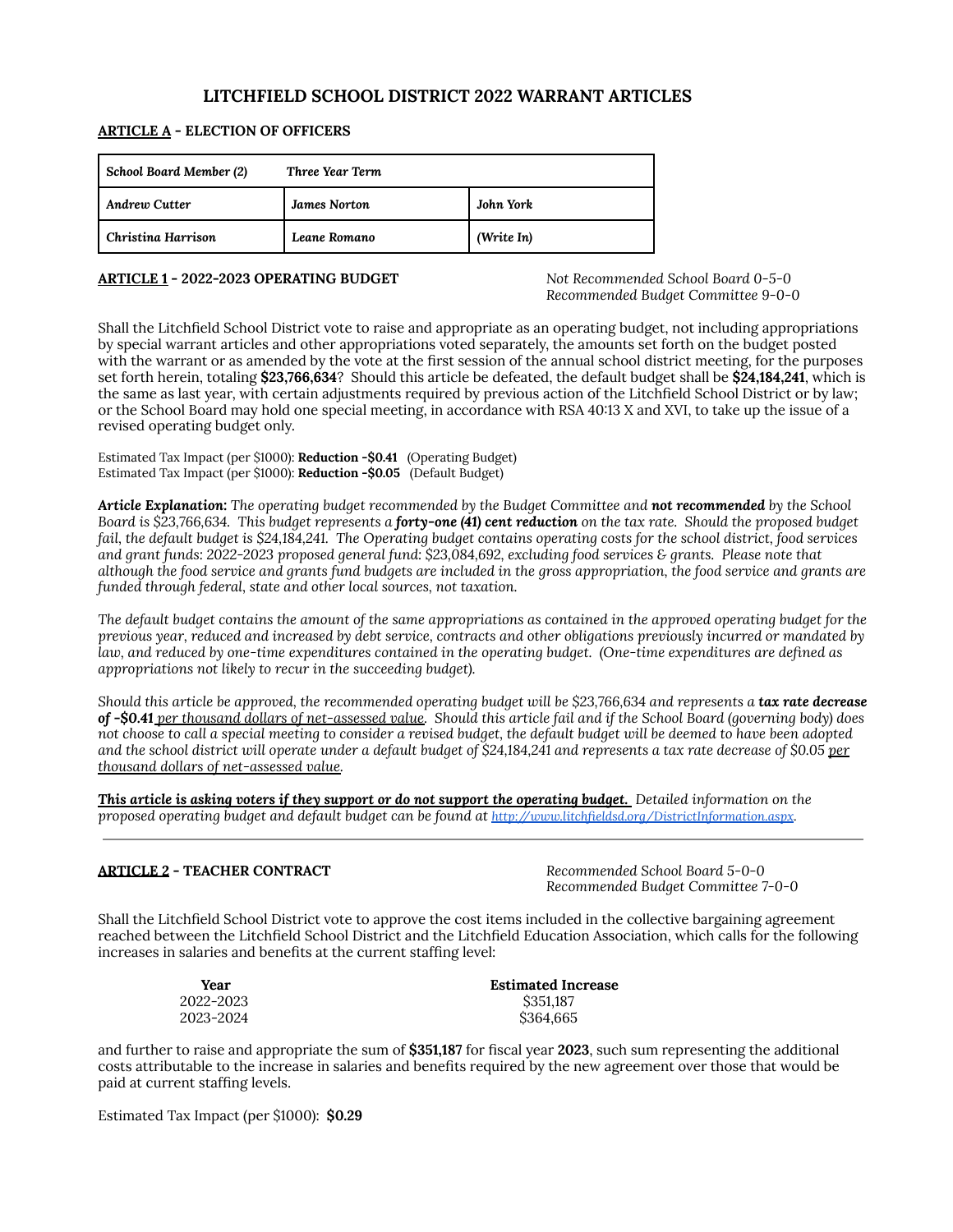**Article Explanation:** This is a two (2) year contract to move LEA and LSSA Negotiations/contracts to different (staggered) *years. Planning time language has been clarified to provide uniformity among all three schools; language added regarding remote learning on emergency (weather) days.*

Year 1 (2022-2023): Salary Step equal to overall 3.70% Increase - Steps 1-7: 1.5% COLA plus step; Steps 8-11: 1.75% COLA *plus step; Steps 12-15: 2.25% COLA (plus step, if applicable).*

Year 2 (2023-2024):Salary Step equal to overall 3.76% Increase - Steps 1-7: 1.5% COLA plus step; Steps 8-11: 1.75% COLA *plus step; Steps 12-15: 2.5% COLA (plus step, if applicable).*

#### **ARTICLE 3 - SPECIAL MEETING** *Recommended School Board 5-0-0*

Shall the Litchfield School District, if Article 2 is defeated, authorize the Litchfield School Board to call one special meeting, at its option, to address Article 2 cost items only?

Article Explanation: According to a change in the New Hampshire laws, we may no longer petition the Court for a special meeting if a collective bargaining agreement is not approved by the voters. If both articles 2 and 3 are not approved, the prior CBA will remain in effect for another year and staff will go without any changes in salary and benefits. If article 2 is approved, then article 3 is not needed. If article 2 is not approved, and article 3 is passed, then we may renegotiate the *cost items of an agreement and bring the question back to the voters in a special meeting.*

#### **ARTICLE 4 - SUPPORT STAFF CONTRACT** *Recommended School Board 5-0-0*

*Recommended Budget Committee 6-0-1*

Shall the Litchfield School District vote to approve the cost items included in the collective bargaining agreement reached between the Litchfield School District and the Litchfield Support Staff Association, which calls for the following increases in salaries and benefits at the current staffing level:

| Year      | <b>Estimated Increase</b> |  |
|-----------|---------------------------|--|
| 2022-2023 | \$99,433                  |  |
| 2023-2024 | \$98,202                  |  |
| 2024-2025 | S91.822                   |  |

and further to raise and appropriate the sum of **\$99,433** for fiscal year **2023**, such sum representing the additional costs attributable to the increase in salaries and benefits required by the new agreement over those that would be paid at current staffing levels.

Estimated Tax Impact (per \$1000): **\$0.08**

**Article Explanation:** This is a three (3) year contract to move LEA and LSSA Negotiations/contracts to different (staggered) years. Language has been added: to provide other staff to help custodians if short staffed; for staff to be paid at regular rate if asked to be a bus monitor; and to allow professional development for food service and monitors if there is a remote instructional day. Longevity added for monitors; two additional sick days for school year staff; sick day carryover extended from 15 to 20 days; sick bank changed from mandatory to voluntary with donated days matched by *district; and a dollar cap on end of year funds for course reimbursement.*

*Salary Breakdown:*

Clarification to remove distinction between Admin I and II; change to two tier grid for office staff; Year 1, 0.25% cola added to grid plus 3% step; Years 2 & 3, 1% cola added to the grid, plus 3% step. Custodians & Food Service: 0.5% cola added to grid plus one step (3%) each year. Paraprofessionals: change three year grids (certified / non-certified) to one grid per status; Year 1, 1.5% cola added to grid plus 3% step; Year 2 & 3, 1% cola added to grid plus 3% step. Monitors: create step schedule based on years of service (4 steps total); 2% cola added to grid plus 2% step each year.

#### **ARTICLE 5 - SPECIAL MEETING** *Recommended School Board 5-0-0*

Shall the Litchfield School District, if Article 4 is defeated, authorize the Litchfield School Board to call one special meeting, at its option, to address Article 4 cost items only?

Article Explanation: According to a change in the New Hampshire laws, we may no longer petition the Court for a special meeting if a collective bargaining agreement is not approved by the voters. If both articles 4 and 5 are not approved, the prior CBA will remain in effect for another year and staff will go without any changes in salary and benefits. If article 4 is approved, then article 5 is not needed. If article 4 is not approved, and article 5 is passed, then we may renegotiate the *cost items of an agreement and bring the question back to the voters in a special meeting.*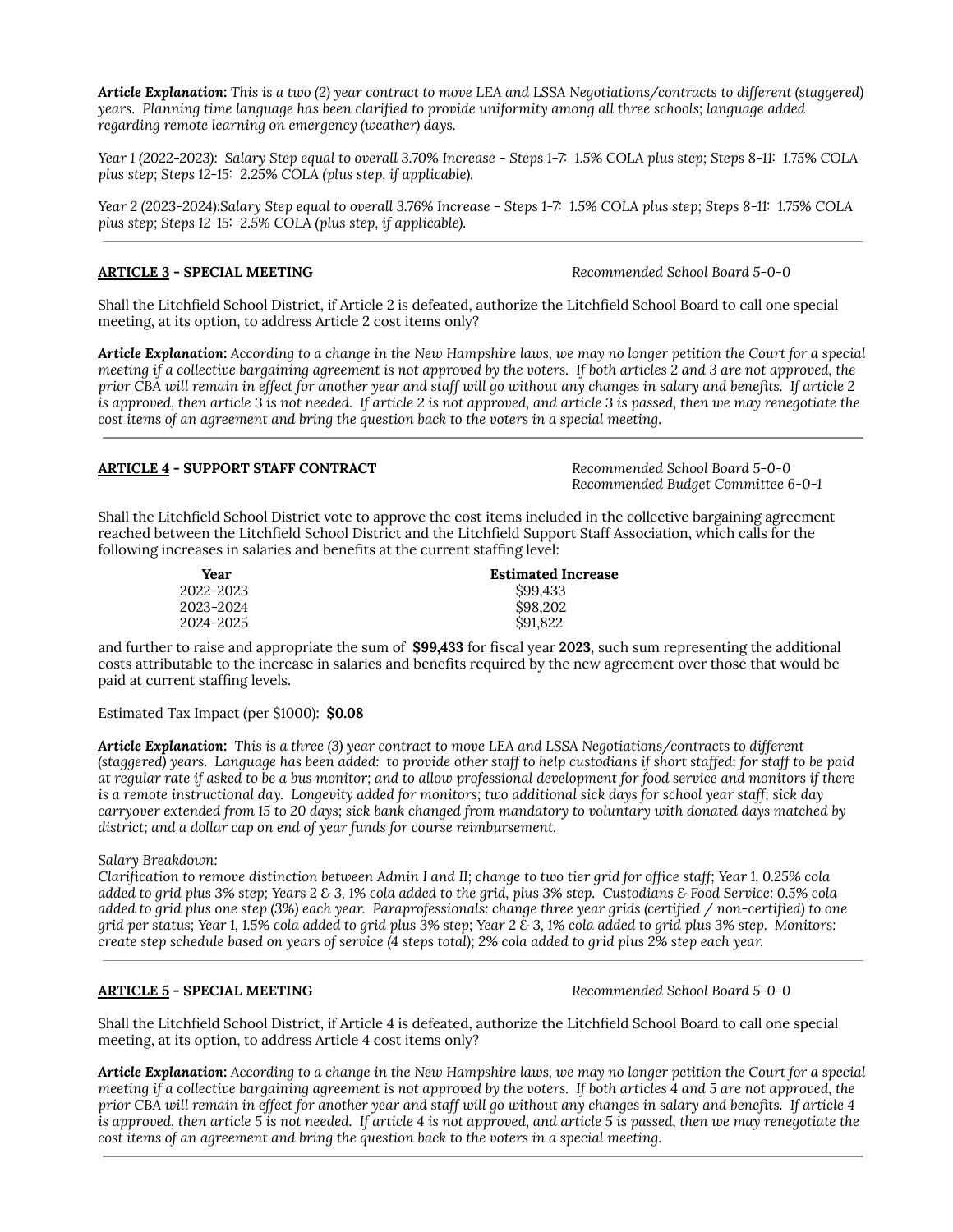#### **ARTICLE 6 - MIDDLE SCHOOL PROJECT** *Recommended School Board 5-0-0 (As amended at Deliberative Session 2/5/22) Recommended by Budget Committee 5-3-0*

Shall the Litchfield School District authorize the School Board to enter into a **20 year** municipal lease agreement in the amount of **\$4,950,000** for the purpose of funding the Litchfield Middle School project including but not limited to building renovation, heating and ventilation, lighting and controls, and renewable energy, and further to **raise and appropriate the sum of \$195,000** for the first year's payment for that purpose? This lease agreement contains an escape clause. Majority vote required.

Estimated Tax Impact (per \$1000): **\$0.16**

Article Note: This article is not asking the voters to raise and appropriate \$5M dollars. That is simply the amount of the municipal lease agreement. It is, in fact, **asking voters to raise and appropriate \$195,000** for the first year's payment. Subsequent year payments will be budgeted in the annual school district budget and will be offset by the energy savings *that will result by solving insulation issues throughout the building and converting to renewable energy.*

Article Explanation: When the Litchfield Capital Improvement Plan was approved, it included \$3.5 million dollars for *heating/ ventilation repairs, kitchen renovations and expanded space at Litchfield Middle School. This project will* accomplish a complete renovation of our middle school by replacing 35 year old oil boilers and ventilation equipment, *removing an outdated underground oil tank, solving insulation issues throughout the entire building, renovating the kitchen to current standards and converting unused locker room spaces into flexible classrooms.*

The end result will be healthier learning spaces with improved ventilation for students and staff. This will better prepare us to face the cold and flu season each year or the outbreak of another airborne virus. With high efficiency air-source heat pumps and ventilation equipment, we will use the energy savings from a solar array on the roof of the school to *bring lower, stabilized energy costs to the Litchfield taxpayers for the next 30 years.*

We need to spend taxpayer dollars on either upgrading our oil burners and heating systems and continuing to purchase fuel from the volatile fossil fuels market (average rate increase over the past 20 years for electricity has been 2%, and for oil has been 11%), or we can invest in newer and greener technologies and use the savings to fund the improvements for *the school.*

#### **ARTICLE 7 - CAPITAL IMPROVEMENTS EXPENDABLE** *Recommended School Board 5-0-0* **TRUST FUND** *Recommended by Budget Committee 6-3-0*

Shall the Litchfield School District vote to raise and appropriate the sum of **\$125,000** to be added to the Capital Improvements Expendable Trust Fund established in 2020 for the purpose of funding the study, planning and cost of new construction or renovation of existing facilities in the Litchfield School District? This sum to come from the June 30 unassigned fund balance available for transfer on July 1 of this year with no amount to be raised from taxation. This amount is consistent with the Capital Plan adopted by the Town of Litchfield in September 2020.

Estimated Tax Impact (per \$1000): **\$0.00**

Article Explanation: The District intends to use the money in this fund to complete the planning of a new building and if any funds are left over they will remain in the fund to go toward building projects. This amount is consistent with the Capital Plan adopted by the Town of Litchfield in September 2020. **Because this will be funded from remaining funds, if** *any, at the end of this school year, this article has no tax impact.*

#### **ARTICLE 8 - CONTINGENCY FUND** *Recommended School Board 5-0-0 (As amended at Deliberative Session 2/5/22)*

Shall the District adopt the revisions to RSA 198:4-b, II enacted in 2020, which allows the District to retain up to 0.25% of the District's net assessment in any year, allows the expenditure of any amount retained after the School Board first holds a public hearing, and further requires the School Board to include a report on the retained fund balance in its annual report to the District?

Article Note: When this article was proposed at Deliberative Session (2/5/22), the percentage of the retention of funds was "up to 5% of the District's net assessment" or **up to** \$723,714, if that amount does not exceed the unassigned fund balance. The percentage was amended at Deliberative Session and reduced to "up to 0.25% (one-quarter of a percent or \$36,186) of the District's net assessment". It is important to note that the FY22 District Net Assessment is \$14,474,273 *(what is raised by local taxation) and not the total FY22 budget amount.*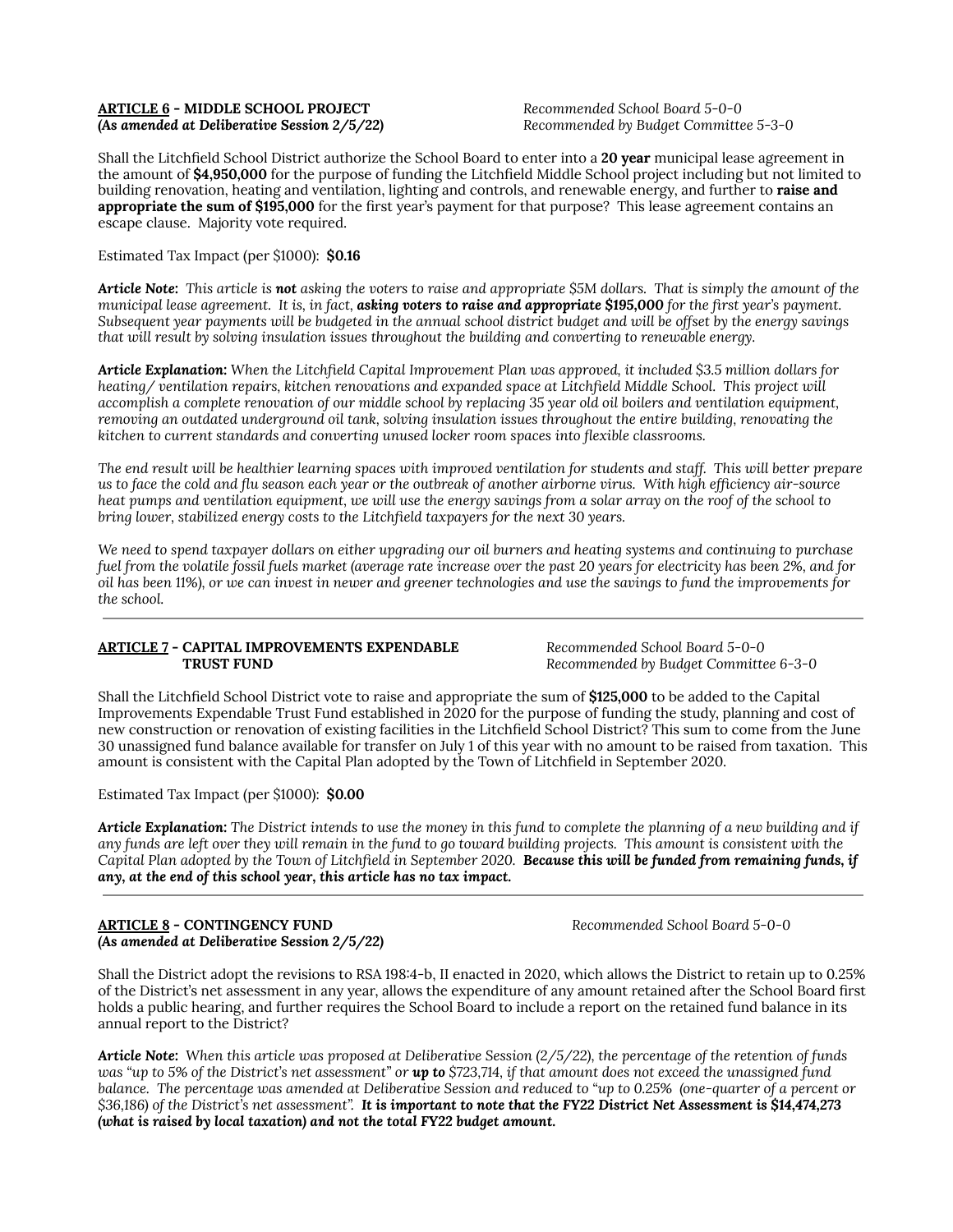#### *Why are we asking for this?*

- There is only 1 purpose to purchase land for a new Elementary School. As the Relmagining GMS project has unfolded this year, we have learned the current district properties are not suitable for a new elementary school. This will allow us to retain tax dollars already raised toward a purchase and sales agreement with a landowner. If we are successful in signing a contract for a suitable piece of property, we will be able to petition Superior Court for a special meeting to see if Litchfield voters will approve the site and the purchase. This will allow us to continue to make progress on the design of the new school over the next 8 months, so we can present a warrant article in *March 2023.*
- Once this purpose has been fulfilled, we will ask the voters whether they wish to allow us to continue to operate under the adopted provision or whether they rescind this ability and revert back to the way we have been *conducting our financial business.*
- RSA 189:28-a requires the school board to publish in its annual report or post at the annual meeting the general *fund balance sheet from the most recent audit.*
- The limit on the amount retained was increased from 2.5% (2012) to 5% (2020) of net appropriations. Net appropriations are the amount of school district funds raised locally for the support of schools. That amount is determined annually. The amount, however, is not cumulative. In any particular year the amount retained may *not exceed the amount approved by the voters up to 5% of net assessment for the District.*
- An important point regarding the 5% retention rate: the percentage is a cap on the amount that can be retained from the unassigned fund balance regardless of the number of years it takes to reach that cap. It is not 5% every *year, rather it is 5% total over time.*

#### *Article Explanation: RSA 198:4-b, II reads:*

II. Notwithstanding any other provision of law, a school district by a vote of the legislative body may authorize, indefinitely until specific rescission, the school district to retain any unused portion of the year-end unassigned general funds from the preceding fiscal year in subsequent fiscal years, provided that the total amount of year-end unassigned general funds does not exceed, in any fiscal year, 5 percent of the current fiscal year's net *assessment under RSA 198:5.*

(a) Prior to expending retained general funds, the school board shall hold a prior public hearing on the action to be taken with such funds. Notice of the time, place, and subject of such hearing shall be published in a newspaper *of general circulation in the relevant municipality at least 7 days before the meeting is held.*

(b) An annual accounting and report of the activities of the retained general funds shall be presented to the *school board of the district and published in the annual report.*

#### *What is the District's net assessment?*

- Net assessment, under RSA 198:5, is the town's assessment on the "taxable property of the district of a sum *sufficient to meet the obligations…" of the school district.*
- In other words, this amount is the local school district assessment. It is arrived at by taking the district's total *budget and subtracting from it all revenue sources including the school district's education grant.*
- The net assessment therefore is the amount raised locally for the support of schools by taxation including any *amount that is raised locally from the state-wide education property tax.*

Thank you for voting. We appreciate your time and support!